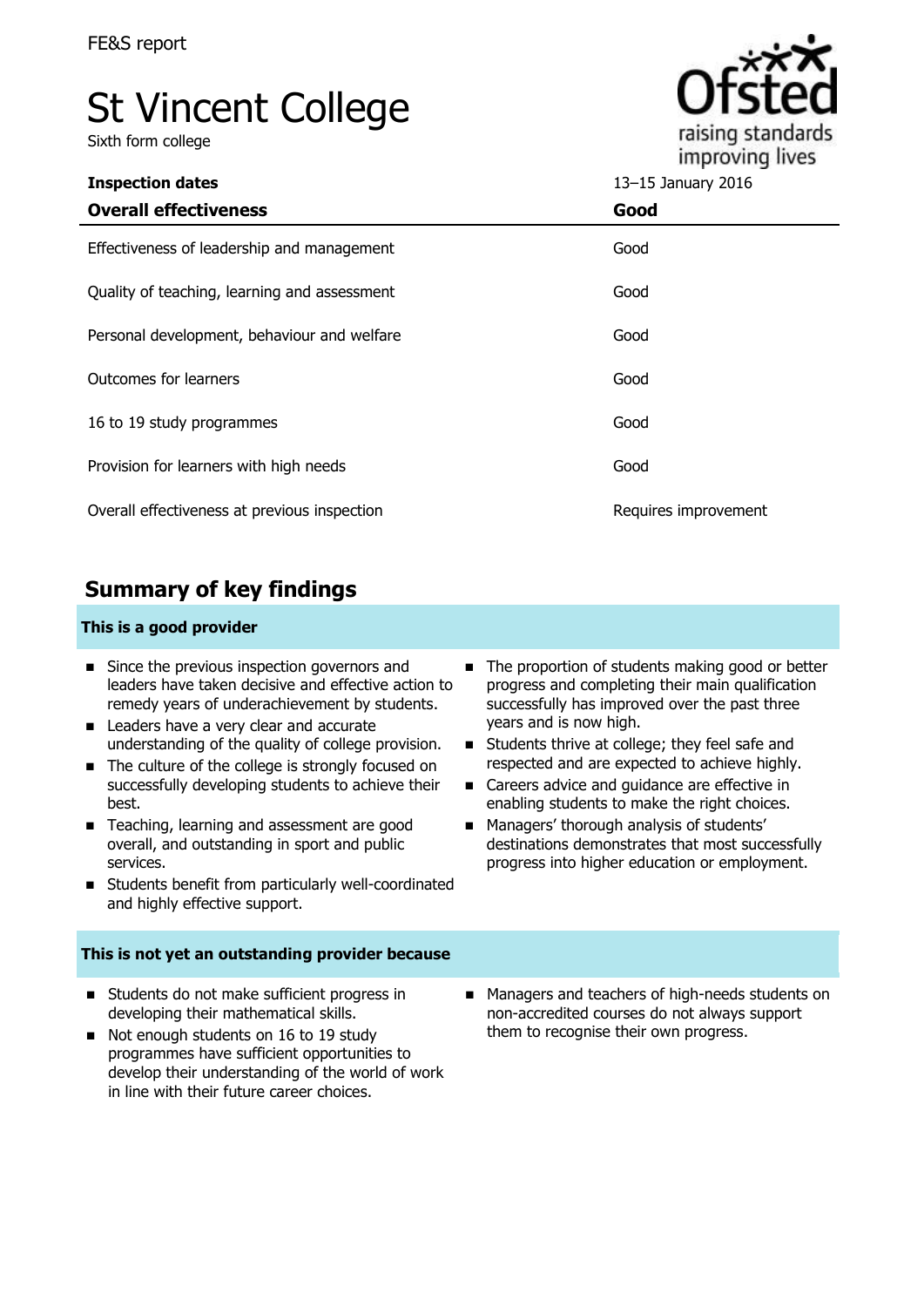## **Full report**

### **Information about the provider**

- St Vincent College is a small sixth form college in Gosport, Hampshire. The college provides a wide range of academic and vocational courses from pre-entry level to level 5. Most students are enrolled onto fulltime study programmes. Of those, around half study at level 3 with an equal number of students at levels 1 and 2. Over 150 students are in receipt of high-needs funding.
- $\blacksquare$  The proportion of school pupils in Gosport achieving five  $A^*$  to C grades at GCSE, including English and mathematics, is well below the regional and national rates. Unemployment is higher than the national average, and the proportion of the population qualified to level 4 is much lower than the national rate.

#### **What does the provider need to do to improve further?**

- **Improve the teaching, learning and assessment of mathematics, so that:** 
	- all students throughout their course fully understand the importance of developing their mathematical skills and gain the highest level of qualification possible to increase their future career prospects
	- all mathematics and vocational teachers provide work that is interesting, relevant and demanding for students of all abilities, both in and out of lessons
	- students receive frequent and helpful feedback on their work and progress.
- Ensure that all students on 16 to 19 study programmes are able to develop high levels of understanding of the world of work through a broad range of appropriate activities, including high-quality work experience.
- Set challenging learning targets related to programme outcomes and development of personal skills for high-needs students on non-accredited courses; ensure that students, parents and teachers are able to recognise progress and celebrate achievements.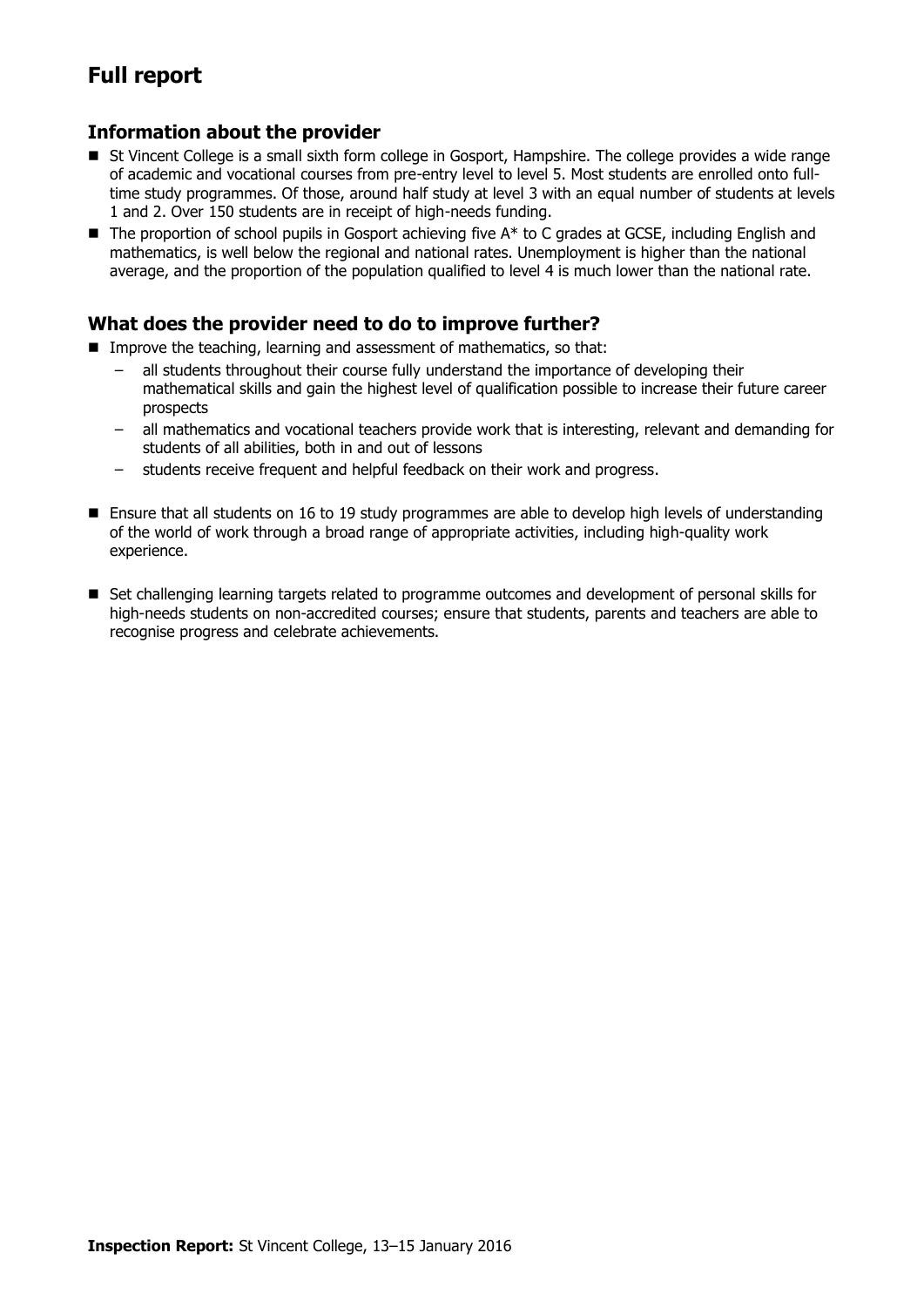### **Inspection judgements**

#### **Effectiveness of leadership and management is good**

- The Principal, senior leaders and governors have established a clear set of values for the college. They promote these through a vision and mission that centre firmly on improving the ways the college serves its students and community. Managers, staff and students understand the vision and values of the college and enthusiastically engage with them.
- Leaders' and managers' expectations are high; they communicate their expectations to staff, students and parents very effectively. Staff value the good range and quality of information they receive about the college's position and direction, and they routinely contribute to consultations and activities that shape and influence policy making. Morale is high and staff recognise and appreciate the often impressive improvements in college performance and culture across the past two years.
- Leaders and managers have put in place strong and effective measures that have raised standards, enhanced morale and brought about improvements in outcomes for students. Managers and staff now have a clearer idea of their respective responsibilities, and managers have more effective oversight of curriculum quality. Probationary procedures are used very effectively to ensure the suitability and skills of new teachers.
- Managers use highly effective quality improvement methods which are raising standards and improving the ways that staff challenge and support their students. Classroom observations result in a good range of development activities for staff; managers monitor and evaluate the effectiveness of these activities particularly effectively. Staff understand the importance of quality-improvement and self-assessment activities and engage with them fully and constructively.
- Course reviews and self-assessments by curriculum area teams are generally accurate and self-critical. The whole-college self-assessment report accurately identifies strengths and weaknesses of provision and demonstrates leaders' and managers' thorough understanding of course data and other performance measures. Course teams know their students well and predict success rates for their programmes very accurately; however, teachers' predictions of grades, particularly high grades for A-level students, are less reliable.
- Partnerships with employers require improvement to ensure that all students can benefit from real-work experience that will prepare them fully for employment. Partnerships with specialist support agencies are good and ensure that students who require specialist help have good access to such services.

#### ■ The governance of the provider

- Governors are effective in their support for the Principal and in the challenge they bring to leaders and managers. They have a very good understanding of college performance data, and are well informed about curriculum and pastoral activities.
- Students and staff have a strong voice in college decision making, with students playing a particularly prominent role in evaluation and governance arrangements.

#### **The arrangements for safeguarding**

- Safeguarding is effective. Managers very effectively ensure the safety and well-being of students, especially the large number of particularly vulnerable students who attend the college. Students are safe on college premises, and a very strong culture of respect and mutual support ensures that students feel safe and enjoy a secure and enabling learning environment. A good range of tutorial and other activities ensures that students know how to keep safe online.
- College leaders have been very active in meeting their responsibilities under 'Prevent' legislation. Staff, governors and students have benefited from a very good range of information and training about the dangers of extremism and radicalisation. Students enjoyed activities and wide-ranging discussions about the nature and meaning of British values during their tutorials.

#### **Quality of teaching, learning and assessment is good**

- **Standards of teaching, learning and assessment are good and much improved since the previous** inspection. Students benefit from the high expectations of staff, and a strong and well-established work ethic that ensures the majority of students make the progress of which they are capable. Arrangements for managers to evaluate the quality of teaching, learning and assessment are robust and accurate.
- **Students enjoy their lessons and are motivated by the enthusiasm of their teachers, who use their subject** knowledge and industry experience to good effect. Most lessons are lively and well planned; students collaborate effectively to produce work of a good standard, developing their knowledge and skills beyond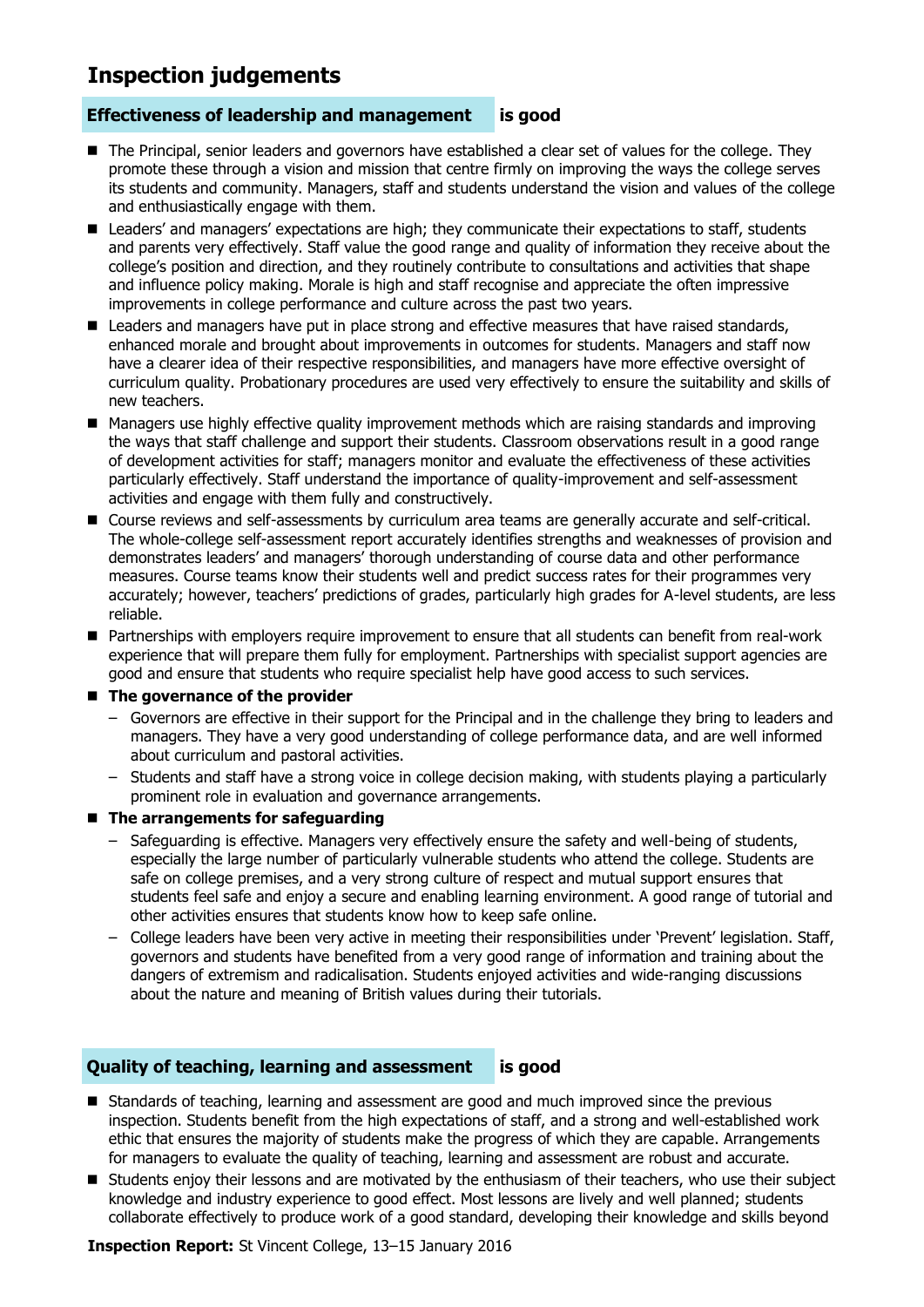the requirements of their qualifications. The quality of teaching, learning and assessment is outstanding in sports and public services.

- In the few less-effective lessons, although teachers plan to meet the differing needs of students within the class, in practice the progress made by students of differing abilities, including the most able, is not sufficiently clear. These lessons lack sufficient pace to maintain all students' concentration and motivation. In too many cases, at the end of lessons, teachers fail to consolidate learning effectively and assess what has been achieved.
- Support for students is particularly well coordinated and highly effective. Support and teaching staff work with students to minimise the impact of any difficulties they have which inhibit learning, so that students, and in many cases parents and carers, have a clear understanding of progress and further needs. Students with additional learning needs are particularly well supported and achieve well.
- Learning programmes are well matched to individual students' needs. Managers and teachers are quick to recognise students who demonstrate ability beyond that indicated by their initial test results or previous attainment, and will adapt programmes and targets accordingly.
- Teachers develop students' English skills well. Vocational teachers ensure that standards of English are improved in lessons and through marked work. Teachers successfully develop the mathematical skills of high-needs students, but are less effective in this aspect of their work with students on 16 to 19 study programmes, which requires improvement.
- Students develop their work-related skills through a broad range of measures, including through links with employers, work placements, in-class activities and by practising their presentation skills to meet the requirements of future employers or higher-education institutions. The majority of students on study programmes benefit from useful work experience. However, proposals for study programmes do not clearly demonstrate how all students will benefit from high-quality work experience that is closely linked to future career plans and aspirations.
- In the majority of lessons, teachers use examples of equality and diversity to good effect to develop students' broader knowledge of British society and world cultures. For example, groups have discussed illegal discrimination by employers, and significant events in history that are related well to recent events in the Middle East and around the world.

#### **Personal development, behaviour and welfare is good**

- **Students benefit from effective initial information and quidance before starting their courses, which** ensure that they fully understand the high expectations demanded of them. Careers advice is good and is key to many students making successful objective decisions about their next steps. Thorough analysis of students' destinations confirms that a high proportion progress successfully to higher education or employment.
- **Students' attitudes to learning and achieving their goals are particularly positive. Their attendance has alled that in the strate has alled that in the strategy of the strategy of the strategy of strategy of strategy of** improved since the previous inspection and is now good. The complex and demanding personal lives of a minority of students adversely affect their attendance, but effective support from staff ensures many remain on programme, improve their attendance and make good progress.
- Students quickly develop and enjoy improving their ability to work on their own through particularly effective use of compulsory study sessions. Groups in these study sessions are mixed across programmes and course levels and, as a result, students actively share their knowledge and experiences in ways that raise standards of learning and motivate them particularly well.
- The majority of students work well towards improving initial targets and grades. Students take pride in their work and are able to articulate well how they are improving and the progress they make in their grades and skills. Since the previous inspection, the proportion of students achieving above their initial target grades has steadily improved and is now good.
- Students have a clear understanding of their rights and responsibilities; managers encourage them to comment on their experiences to ensure that they benefit from high-quality resources and a good learning environment. Managers and staff respond positively and promptly to student feedback.
- Teachers develop students' English skills well. However, despite recent improvement, they are less successful in developing and consolidating their students' mathematical skills, and this element of teaching and learning still requires improvement. Since the previous inspection, teachers' development of students' mathematical skills has improved, but not enough to ensure that all students are adequately motivated in lessons or that they understand the significance of these skills related to their vocational choices.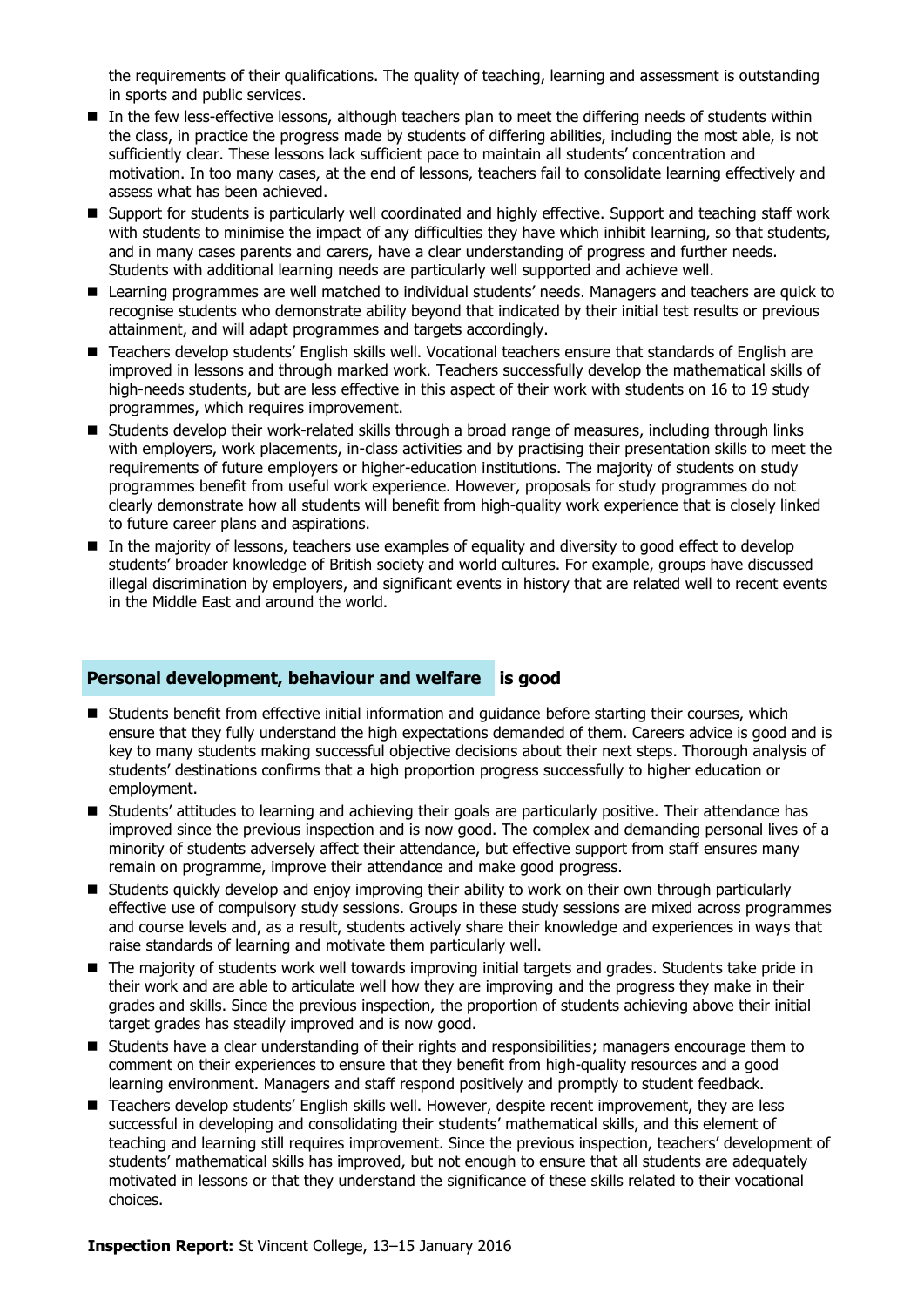The majority of students benefit from work experience and develop their work-related skills well. However, managers have not yet planned sufficient work placements to ensure that all students will benefit from a quality placement that improves their understanding of the employment sector to which they aspire.

#### **Outcomes for learners are good**

- The large majority of current students are making good progress from their starting points. Levels of progress have increased on all programmes at all levels across the past three years. On vocational courses at level 3, students frequently make outstanding progress, achieving very significant gains in skills and understanding over their previous levels of attainment. Teachers and managers monitor progress effectively and review targets with students frequently. Staff encourage students to set ambitious targets for academic performance and support them very successfully to meet these.
- The standard of students' work is generally good, with the vast majority producing written and practical work that meets required standards for each qualification level. In vocational subjects, students produce work and carry out activities in lessons that prepare them well for further study and for entry to employment. Teachers give clear guidance in classes so that students understand what they need to do to improve; teachers also provide good guidance to enhance written skills and the quality of assignments. The vast majority of students understand how their classroom activities and homework assignments prepare them to be successful in their qualifications as well as for further study or employment.
- The vast majority of students achieve the qualifications for which they enrolled. On vocational courses at level 3, students achieve exceptionally well, frequently merit and distinction grades. However, at A level, too few students achieve the higher grades to which they aspire.
- $\blacksquare$  The proportion of students achieving English GCSE at  $A^*$  to C grades has increased since the previous inspection and is now a little above national rates for similar colleges. The proportion of adult students achieving at least a grade C in GCSE English has risen significantly and is now well above national rates.
- $\blacksquare$  The proportion of students achieving A\* to C grades in mathematics GCSE was very low in 2014/15. Leaders and staff have introduced a range of measures to improve performance in mathematics, and early indications from examinations taken in November suggest that these are having some beneficial impact. However, clear improvements are not yet evident for the majority of students.
- Students receive effective and sustained support to take their next steps in education, or into employment. A high proportion of students progress from preparatory and bridging courses into level 1 provision, and from level 2 provision to courses at level 3. Progression rates from level 1 to level 2 courses are good. Students benefit from high-quality careers advice and guidance, and a good proportion progress from the college to university or higher-level study.

### **Types of provision**

#### **16 to 19 study programmes are good**

- The large majority of students at the college are on 16 to 19 study programmes. Students progress and achieve well and benefit from effective initial advice and guidance that ensure that they are able to choose from a broad range of opportunities to meet their personal aspirations. Students often combine vocational, AS- and A-level subjects, for example vocational engineering and A-level mathematics. Such subject and course combinations ensure that students carefully match their programme to their skills and aspirations, and result in good progression opportunities to higher education and employment.
- Overall, the quality of teaching, learning and assessment is good. The large majority of lessons are lively and teachers use a wide range of stimulating activities to maintain students' motivation. Progress in lessons is good and the standards of work produced are often beyond that required by the qualification.
- Teachers, tutors and learning support staff work effectively together to monitor and support students' progress. Most students have a good understanding of their progress, recognise the value of their learning and take responsibility for their education to exceed their initial target grades.
- **Students'** achievements on the core qualifications in their study programmes, and the progress they make from their starting points, are high. Standards of teaching and learning are good across study programmes, and are outstanding in public services and sports subjects. Students make good progress in developing their English skills through effective teaching, learning and assessment in discrete English lessons, and as a result of constructive feedback in vocational and academic lessons, for example, following teachers' careful correction of poor spelling and grammar.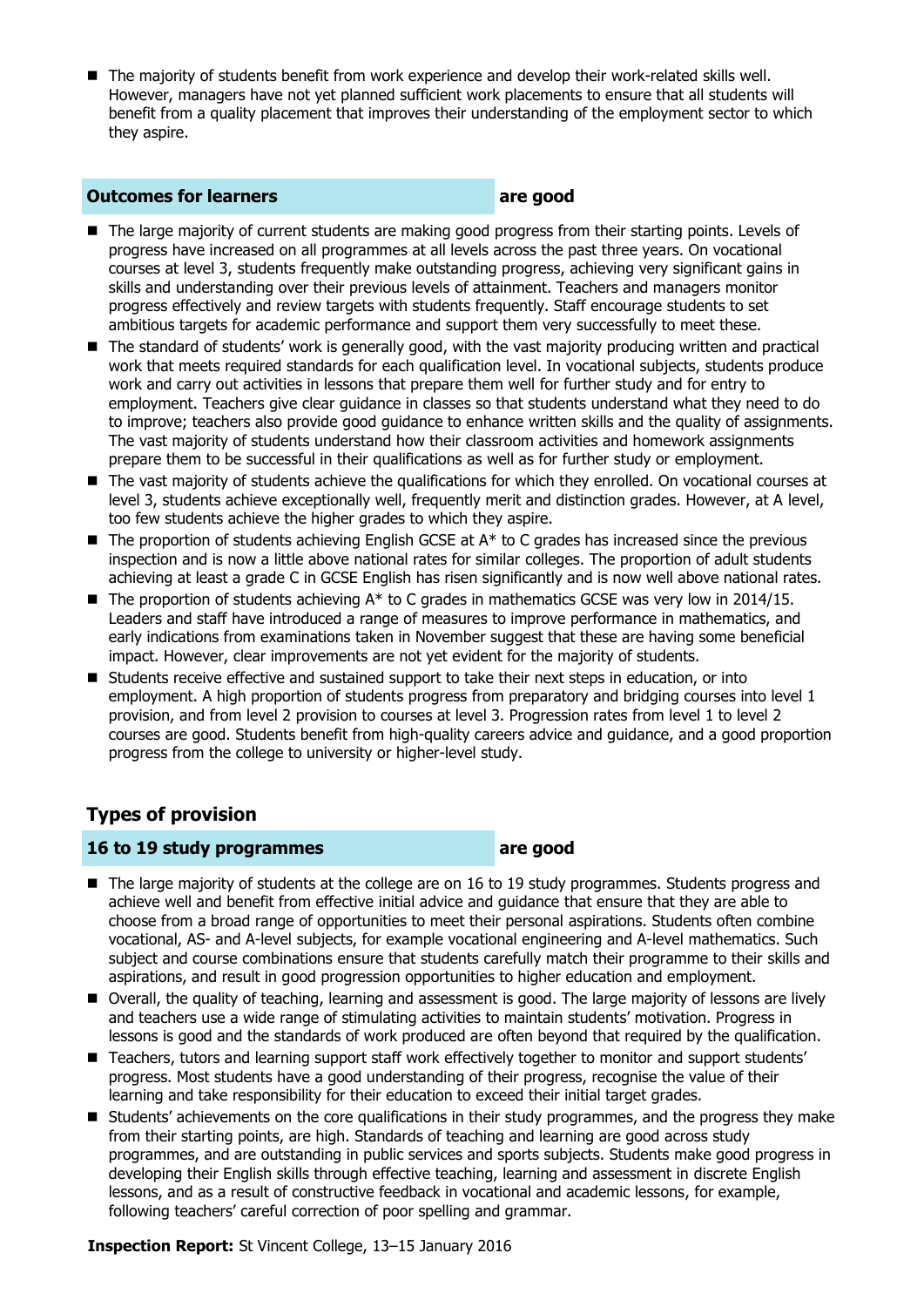- By contrast, the quality of teaching, learning and assessment, and skills development in mathematics below level 3 requires improvement. Students make insufficient progress in developing their mathematical skills because teachers do not provide suitable activities for the varying abilities of individuals in the same class. Teachers do not routinely give detailed feedback to help students understand what needs to be done to improve their work. Managers and teachers are quickly developing better ways of working and improving students' achievements in line with the high standards across the college, but improvements have yet to demonstrate clear impact for the majority of students.
- Students value highly, and overwhelmingly benefit from, very effective pastoral, academic and additional learning support. Tutors effectively coordinate the key components of each student's experience at college to ensure they make the best possible progress.
- Teachers promote understanding of equality of opportunity and cultural diversity well through classroom displays and sensitive discussion of topics in class. In many lessons, teachers thoughtfully and successfully explore and develop students' understanding of factors that influence British culture and society.

#### **Provision for learners with high needs is good**

- The college currently has 152 students receiving high-needs support, from three local authorities, and the vast majority study on discrete programmes. Students make good progress and almost all achieve their main qualifications. Around a third of courses for high-needs students are non-accredited.
- Arrangements to enable students to make a smooth transition from school to college are particularly effective. Staff have very high aspirations for students and ensure that learning programmes are carefully and creatively planned to interest and challenge students, and to engage those who may have previously disengaged from learning. Students enjoy learning at the college and feel very safe and fully integrated into college life. At the end of their programmes, the vast majority of students progress to further study or employment.
- Teachers plan lessons carefully to involve a good range of activities that interest and stimulate students. The excellent rapport between staff and students creates an open, inclusive and positive environment. Teachers use praise very effectively to motivate and encourage students.
- Teachers carefully check students' understanding and often use a coaching approach to challenge and extend learning, especially for more-able students. All students develop a wide range of skills relevant to independent living and employment that includes problem solving, speaking and listening, writing and numeracy skills. Students with more complex needs benefit well from developing skills essential for independent living such as cookery, money management and self-advocacy.
- Highly effective partnerships between educational and other professionals, such as disability nurses and speech and language therapists, enable students with complex needs to succeed. Strong links with local voluntary and community organisations ensure that students take part in a wide range of work-related activities that successfully assists them in overcoming the emotional, social and behavioural difficulties which can impede learning. However, the proportion of students taking part in external work experience is insufficient.
- **Students receive very good support and make good progress. They are actively encouraged to assess** their own progress and the level of support they need to achieve. However, the rigour and usefulness of the learning targets set by staff require improvement; managers and staff need to have a much clearer understanding of students' overall achievements, including those of students working towards nonaccredited qualifications.
- Students make good progress developing their skills in mathematics and English. They are encouraged to practise frequently their vital reading and comprehension skills. However, students enrolled onto functional skills qualifications do less well and in a small number of lessons teachers do not check students' understanding of words, or encourage students to practise writing skills through, for example, note-taking.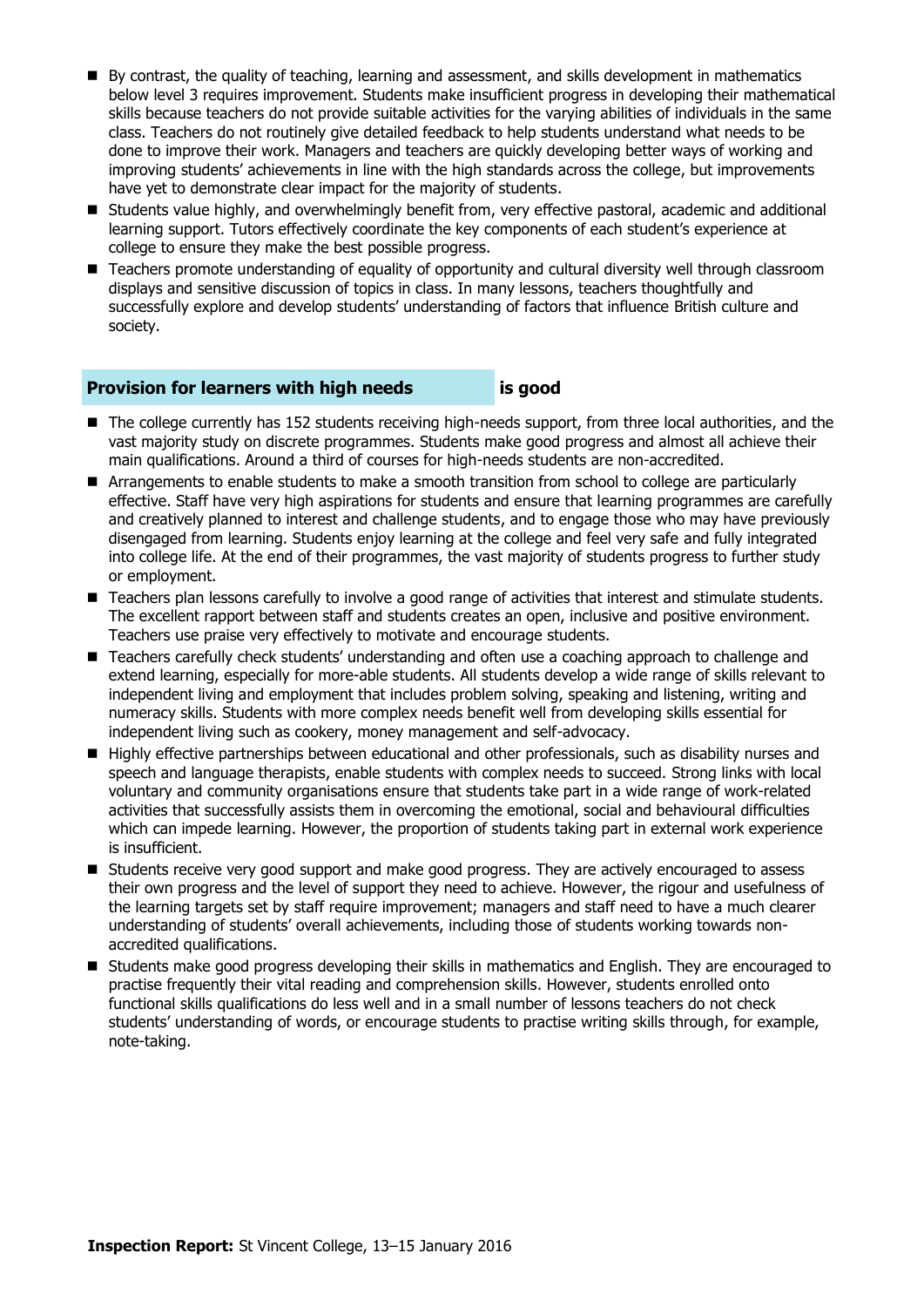## **Provider details**

| <b>Type of provider</b>                                                       | Sixth form college  |
|-------------------------------------------------------------------------------|---------------------|
| <b>Age range of learners</b>                                                  | $16+$               |
| Approximate number of<br>all learners over the previous<br>full contract year | 987                 |
| <b>Principal/CEO</b>                                                          | Mr Matt Atkinson    |
| <b>Website address</b>                                                        | www.stvincent.ac.uk |

### **Provider information at the time of the inspection**

| <b>Main course or learning</b><br>programme level                      | Level 1 or<br>below                                |       | Level 2   |                 | Level 3 |               | Level 4<br>and above |              |  |       |
|------------------------------------------------------------------------|----------------------------------------------------|-------|-----------|-----------------|---------|---------------|----------------------|--------------|--|-------|
| <b>Total number of learners</b><br>(excluding apprenticeships)         | $16 - 18$                                          | $19+$ | $16 - 18$ |                 | $19+$   | $16 - 18$     | $19+$                | $16 - 18$    |  | $19+$ |
|                                                                        | 129                                                | 178   |           | 169<br>132      |         | 516           | 147                  | $\mathbf{0}$ |  | 0     |
| <b>Number of apprentices by</b><br><b>Apprenticeship level and age</b> | <b>Intermediate</b>                                |       |           | <b>Advanced</b> |         | <b>Higher</b> |                      |              |  |       |
|                                                                        | $16 - 18$                                          | $19+$ |           | $16 - 18$       |         | $19+$         | $16 - 18$            | $19+$        |  |       |
|                                                                        | 5<br>$\overline{2}$                                |       |           | 6               |         | 12            | $\Omega$             | 0            |  |       |
| <b>Number of traineeships</b>                                          | $16 - 19$                                          |       | $19+$     |                 | Total   |               |                      |              |  |       |
|                                                                        | 0                                                  |       |           | $\Omega$        |         | $\mathbf{0}$  |                      |              |  |       |
| Number of learners aged 14-16                                          | $\Omega$                                           |       |           |                 |         |               |                      |              |  |       |
| <b>Funding received from</b>                                           | Education Funding Agency and Skills Funding Agency |       |           |                 |         |               |                      |              |  |       |
|                                                                        |                                                    |       |           |                 |         |               |                      |              |  |       |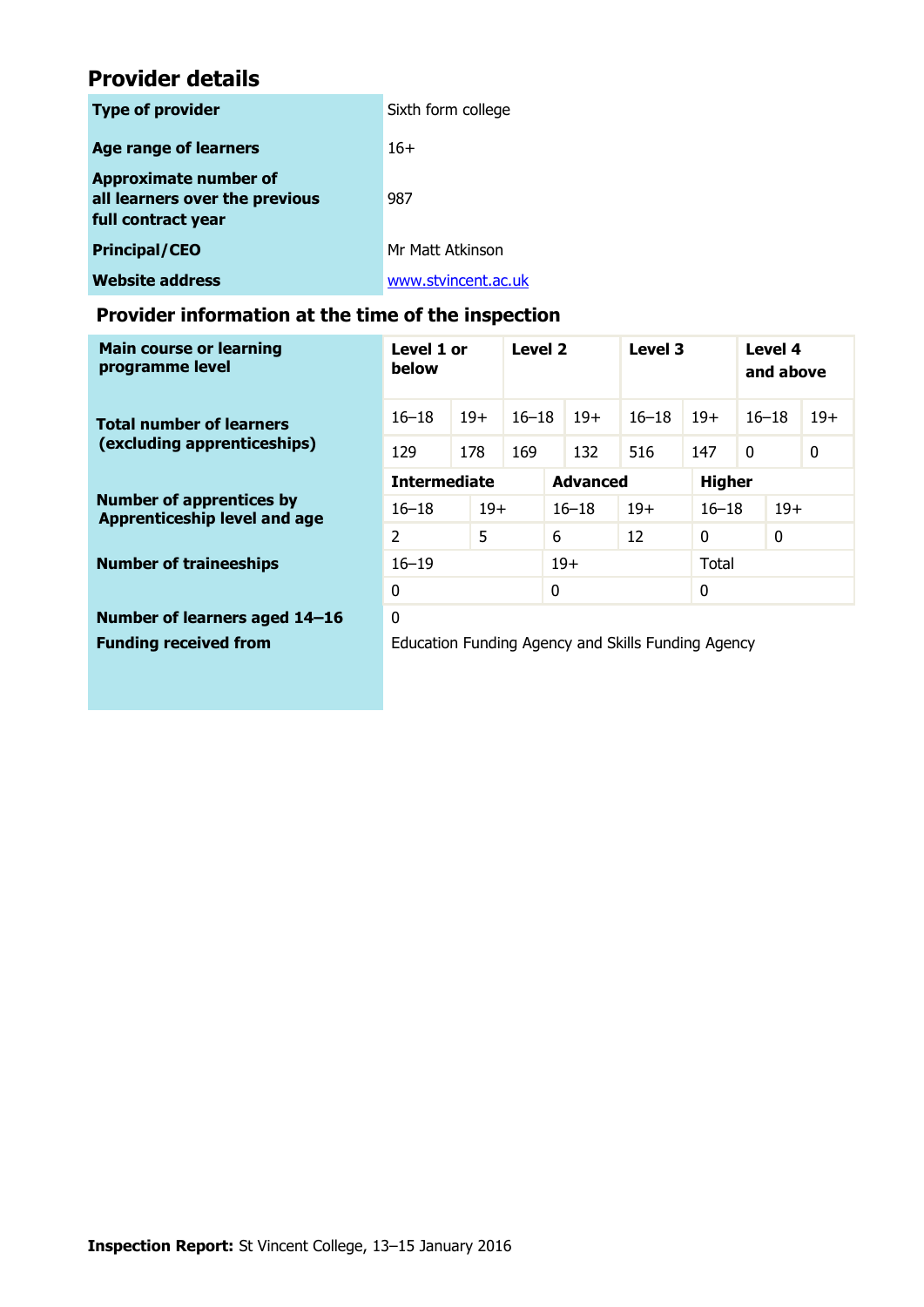### **Information about this inspection**

### **Inspection team**

| Richard Beaumont, lead inspector | Her Majesty's Inspector |
|----------------------------------|-------------------------|
| <b>Richard Beynon</b>            | Her Majesty's Inspector |
| <b>Tracey Griffin</b>            | Ofsted Inspector        |
| Suki Dhesi                       | Ofsted Inspector        |
| <b>Roland White</b>              | Ofsted Inspector        |

The above team was assisted by the assistant principal, as nominee, and carried out the inspection at short notice. Inspectors took account of the provider's most recent self-assessment report and development plans, and the previous inspection report. Inspectors used group and individual interviews and online questionnaires to gather the views of students and employers; these views are reflected within the report. They observed learning sessions, assessments and progress reviews. The inspection took into account all relevant provision at the provider.